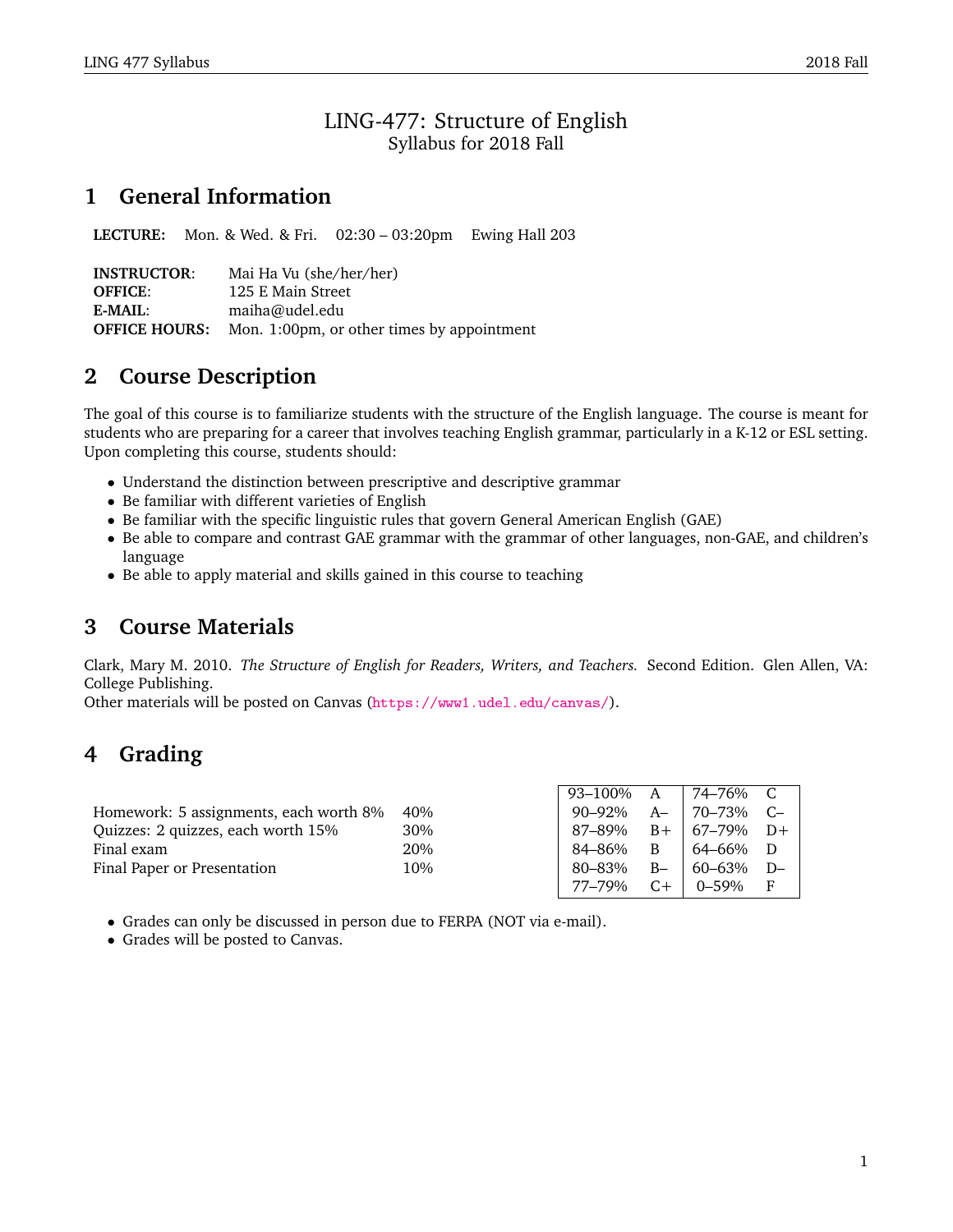# **5 Policies**

### **5.1 Readings and Participation**

- The readings are meant to be starting points for class discussions. Always read the assigned chapters before coming to class.
- Good participation means regular attendance and participation in class discussions. Participation will not be strictly graded, but will be a deciding factor for borderline cases when assigning final grades.
- Make-up quizzes and exams are given for excused, documented absence only.

### **5.2 Homework**

- Homework assignments will be collected as hard copy in the beginning of class on their due date.
- Late homework assignments are accepted ONLY due to excused and documented absence.
- You can work together on homework, but write-ups must be done individually.

#### **5.3 Final presentation or paper**

- You will have to either give a 5-minute presentation or write a 5-page paper in the end of the course.
- You will have to choose between these two options no later than **November 12**.

#### **5.4 Excused absence**

For all types of excused absence, you should inform me *before* class that you intend to miss class that day. Absence that requires written documentation to be excused are the ones due to medical or family emergency, extracurriculars, and religious holidays not listed in the calendar.

### **5.5 Academic Integrity**

- Cheating or plagiarism will not be tolerated and will result in a zero on the assignment or test in question, and possibly a failing grade for the course.
- If you are not sure what plagiarism is look up the section on academic honesty in the Academic Code of Conduct: <http://www.udel.edu/stuguide/1314/code.html#honesty>

#### **5.6 Use of Electronic Devices**

- You can use laptops or tablets for **note taking only**.
- All electronic devices must be silenced.
- No electronic devices may be used (or even visible) during quizzes and exams.

#### **5.7 Academic Accommodations**

Students with documented disabilities receiving services this semester should talk to me in person so we can discuss your needs.

### **5.8 Sexual Misconduct Policy**

If, at any time during this course, I learn that a student may have been a victim of sexual misconduct (including sexual harassment, sexual violence, domestic/dating abuse, or stalking), I am obligated by federal law to inform the university's Title IX Coordinator. In all such cases, I will protect your privacy by only disclosing the incident to the Title IX Coordinator. For more information on Sexual Misconduct policies, where to get help, and reporting information please refer to <www.udel.edu/sexualmisconduct>. UD provides 24 hour crisis assistance, victim advocacy and counseling. Contact 302-831-2226, Student Health Services, to get in touch with a sexual offense support advocate.